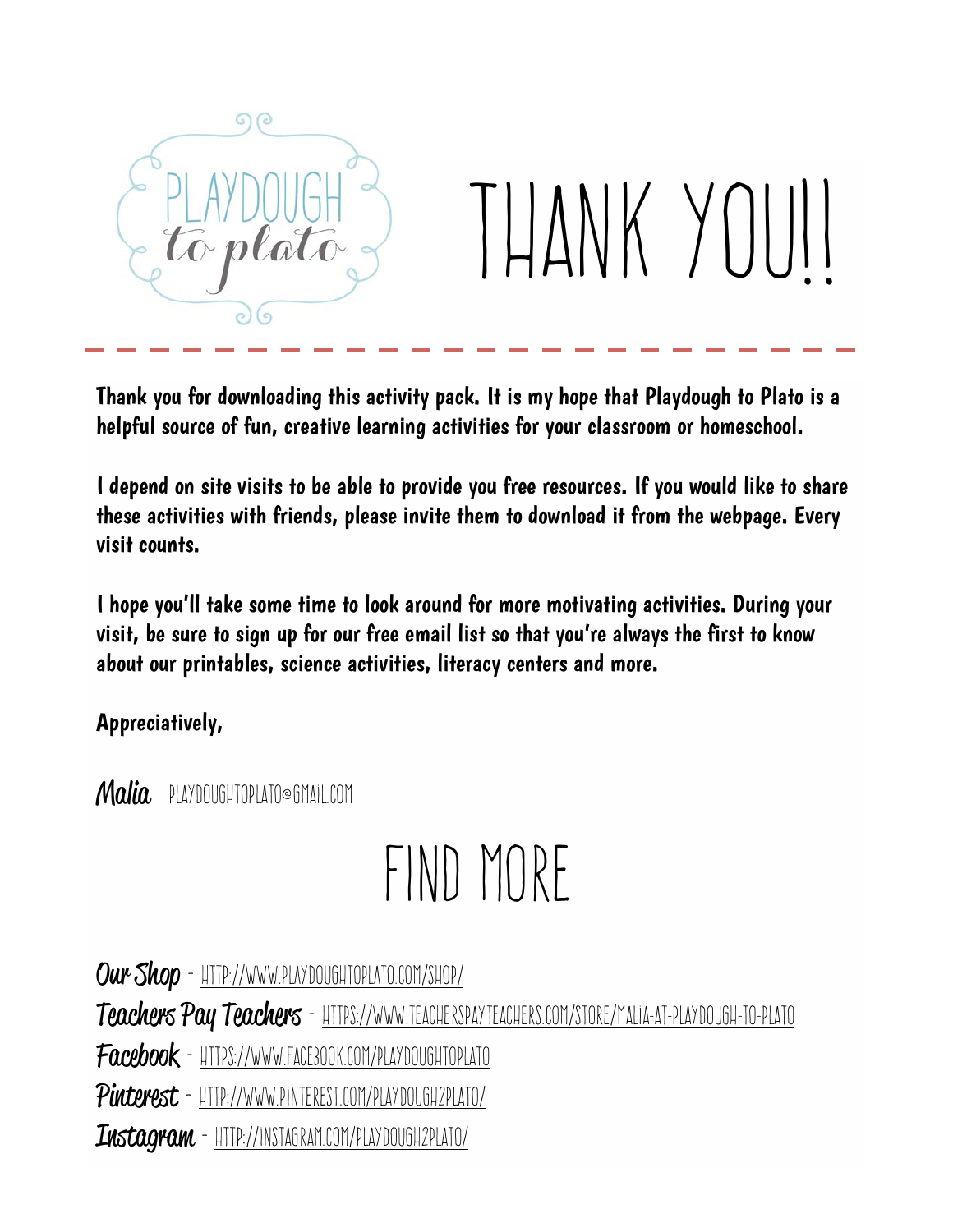## PLACE VALUE CARDS

OBJECTIVES – Teach students what three-digit numbers really mean. For instance, 375 is 300+70+5.

SET UP – Print pages 3 and 4 on one color of cardstock. Print pages 5 through 8 on a second color cardstock. Print pages 9 to 12 on a third color.

Cut apart the cards and, if you'll be using them in the classroom, laminate them for durability.

ACTIVITIES-

ACTIVITY ONE - Write down a number and have students build it with the cards. Then ask them to spread apart the cards and read the expanded notation.

ACTIVITY TWO - Pass out several cards to each student in class. Then call out a number and have the players with those place value cards come to the front of the room to build the number. For instance, if you sai,d "823", the students holding 800, 20 and 3 would walk up.

ACTIVITY THREE – Call out a number for kids to build with their place value cards. Then ask, "What is 10 more?" or "What is 100 less?"

ACTIVTY FOUR – Call out two numbers and ask what number is bigger. What number is smaller?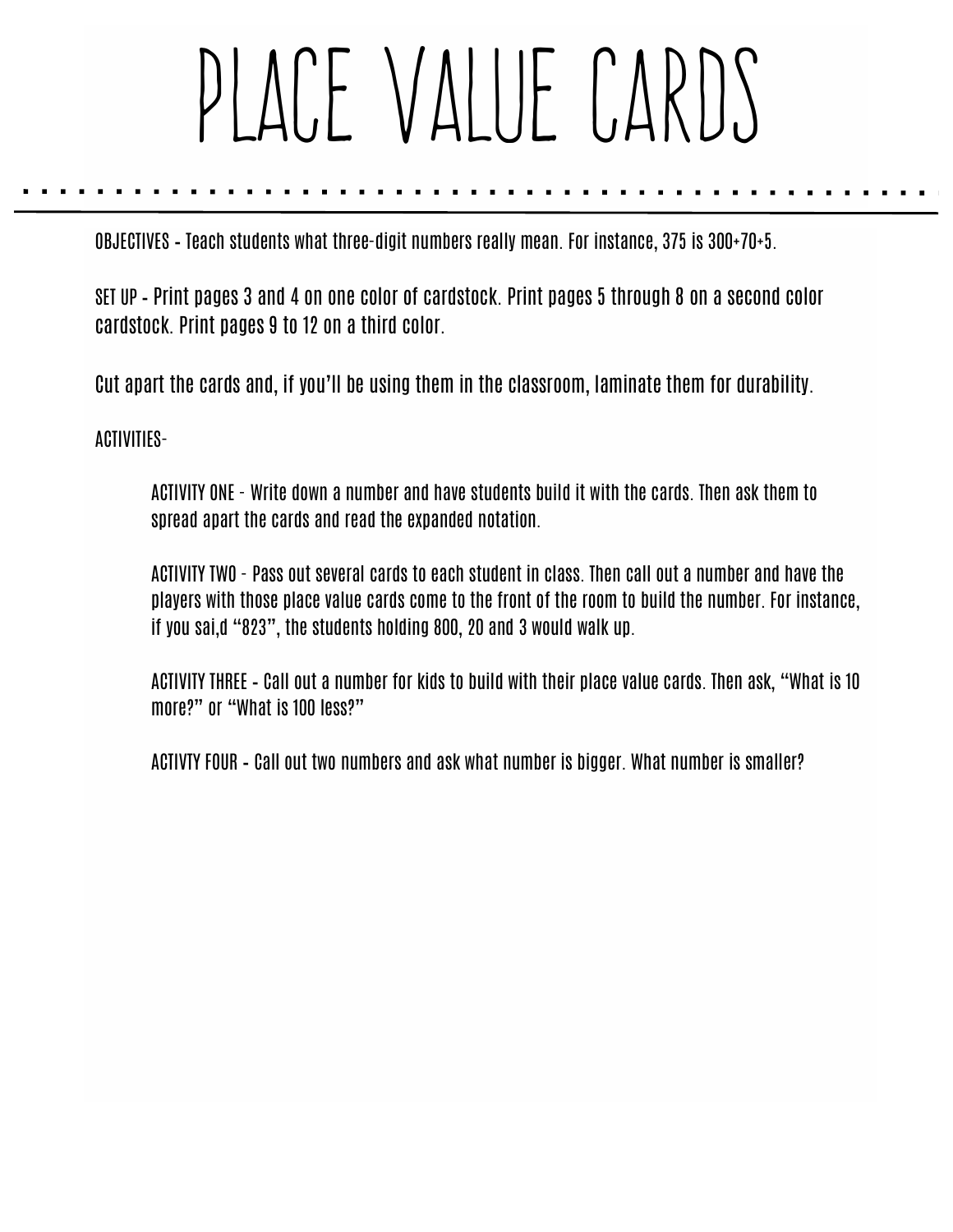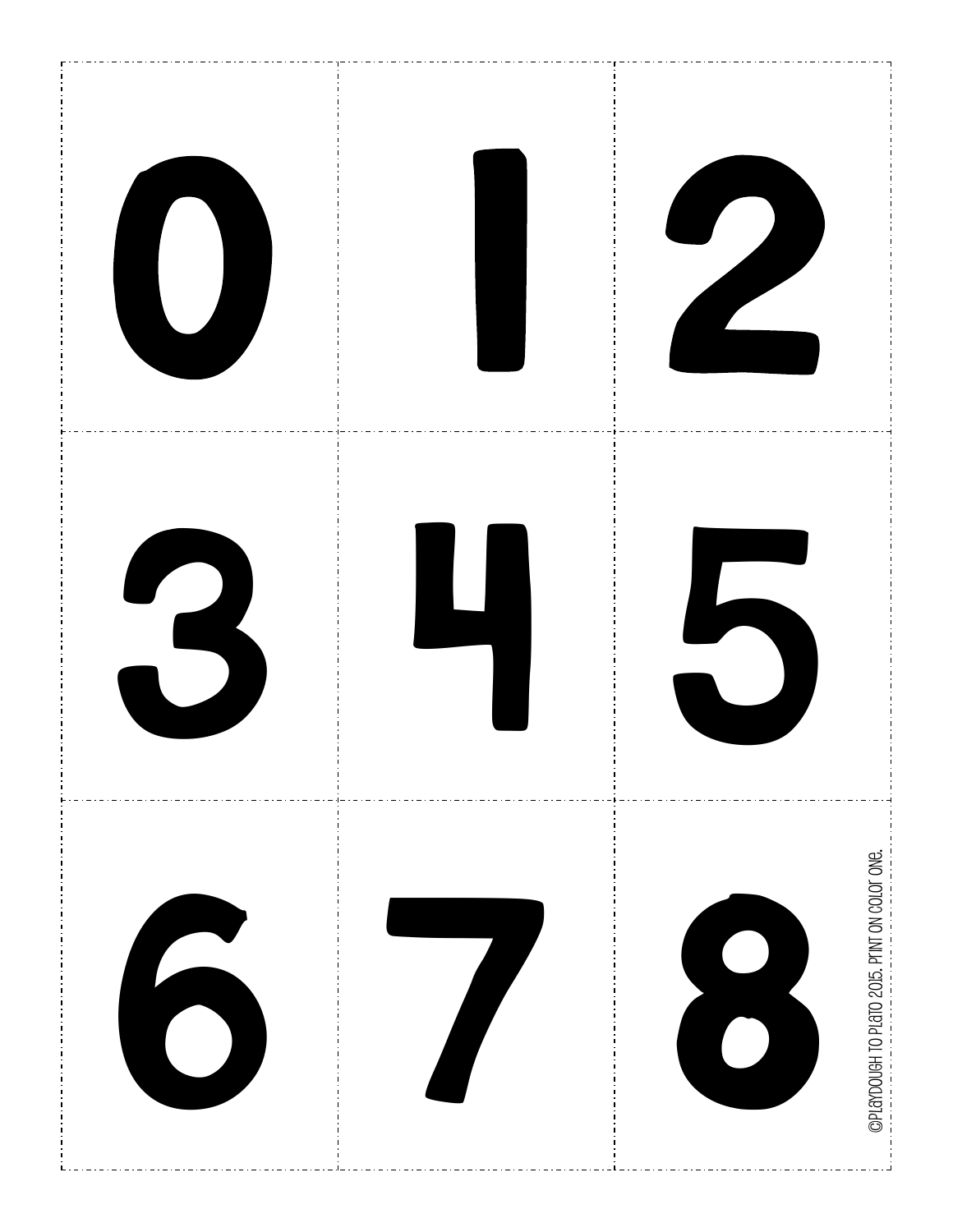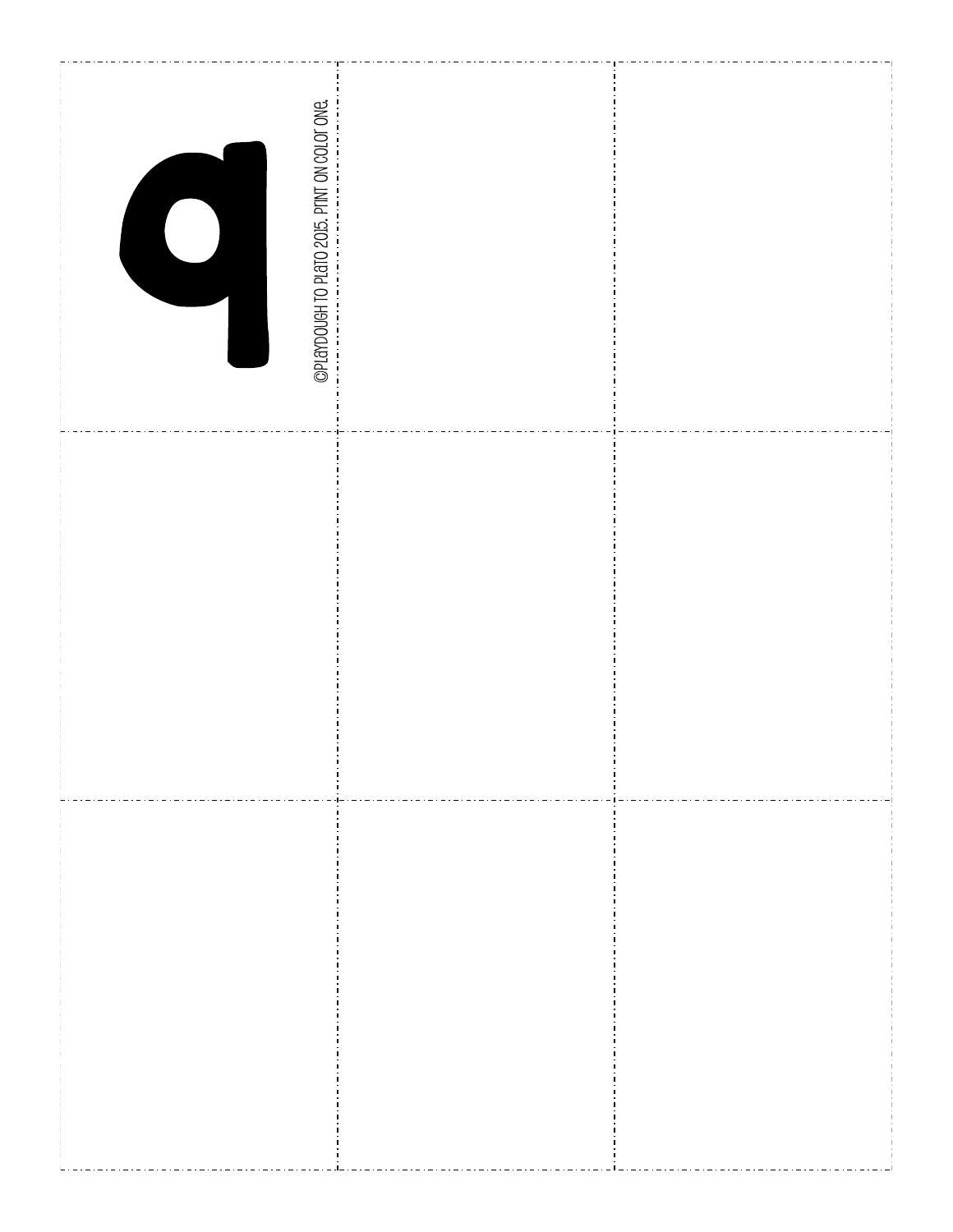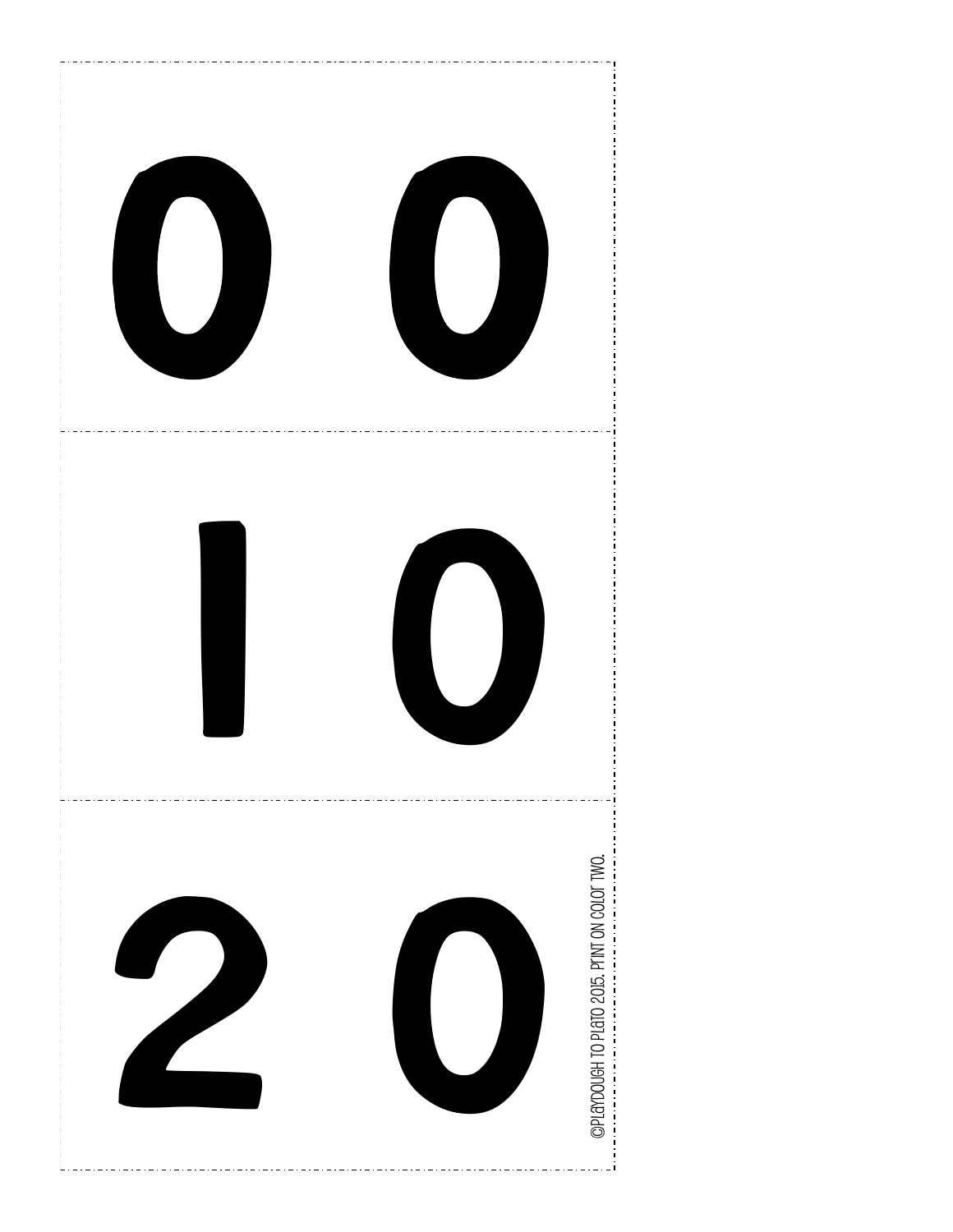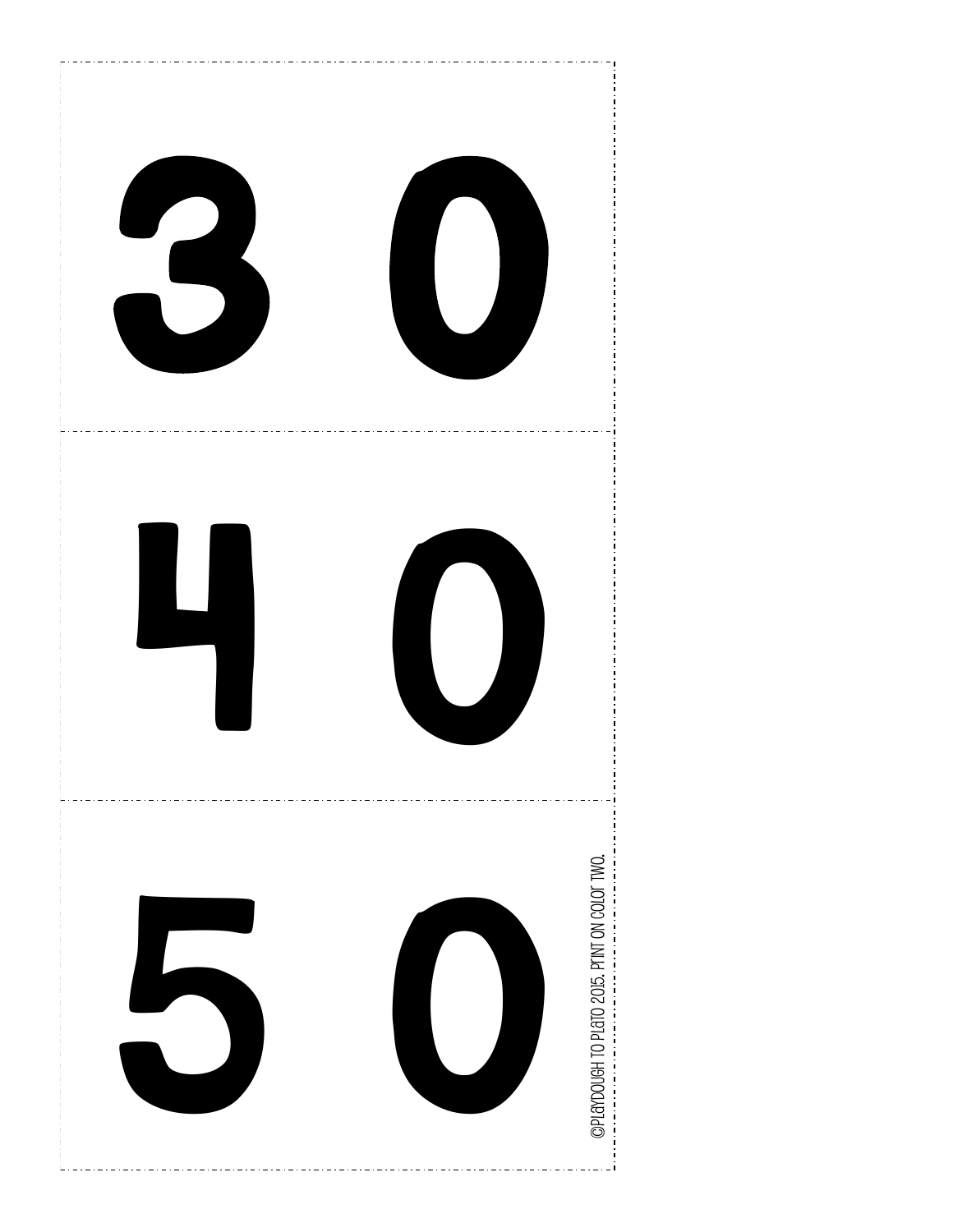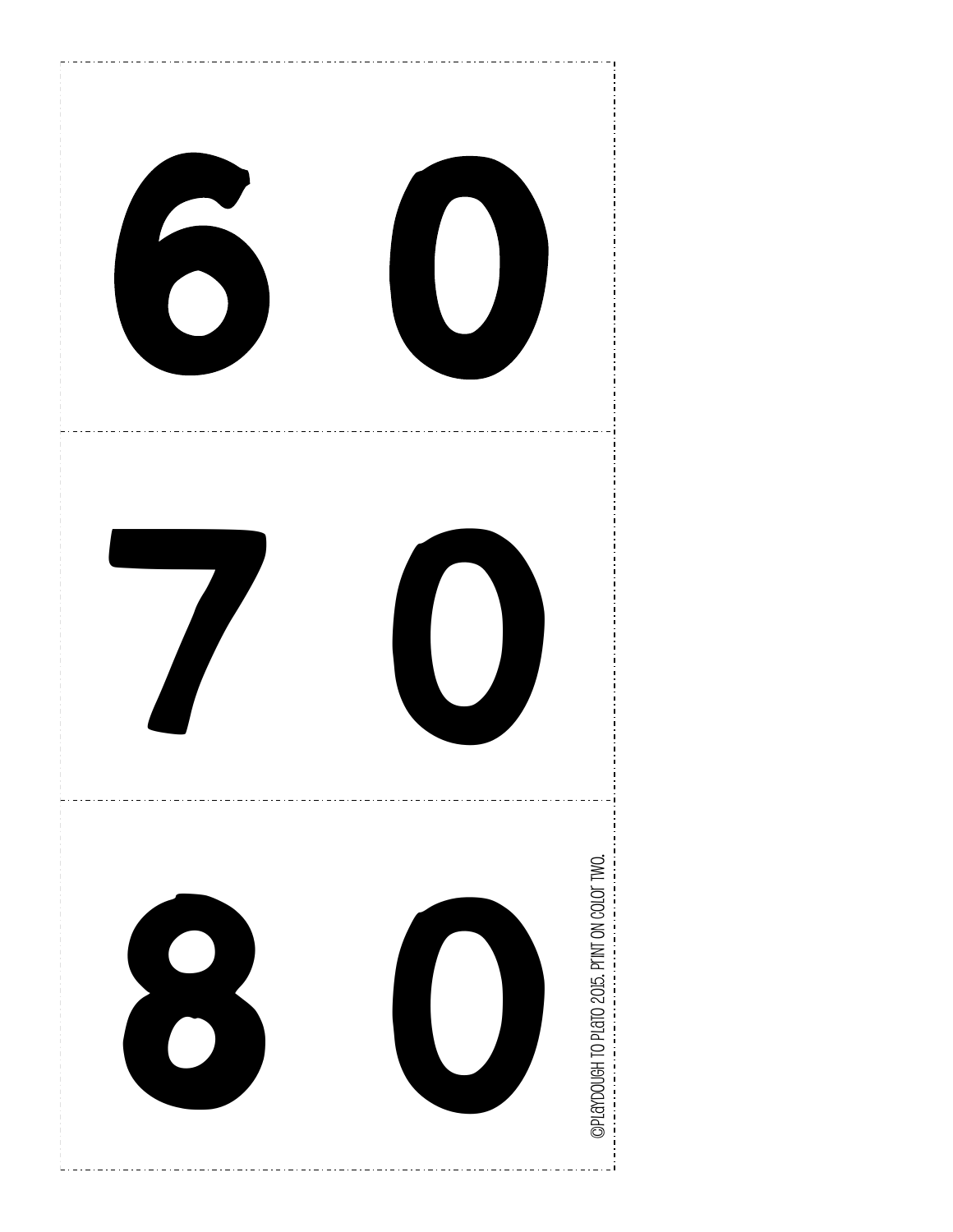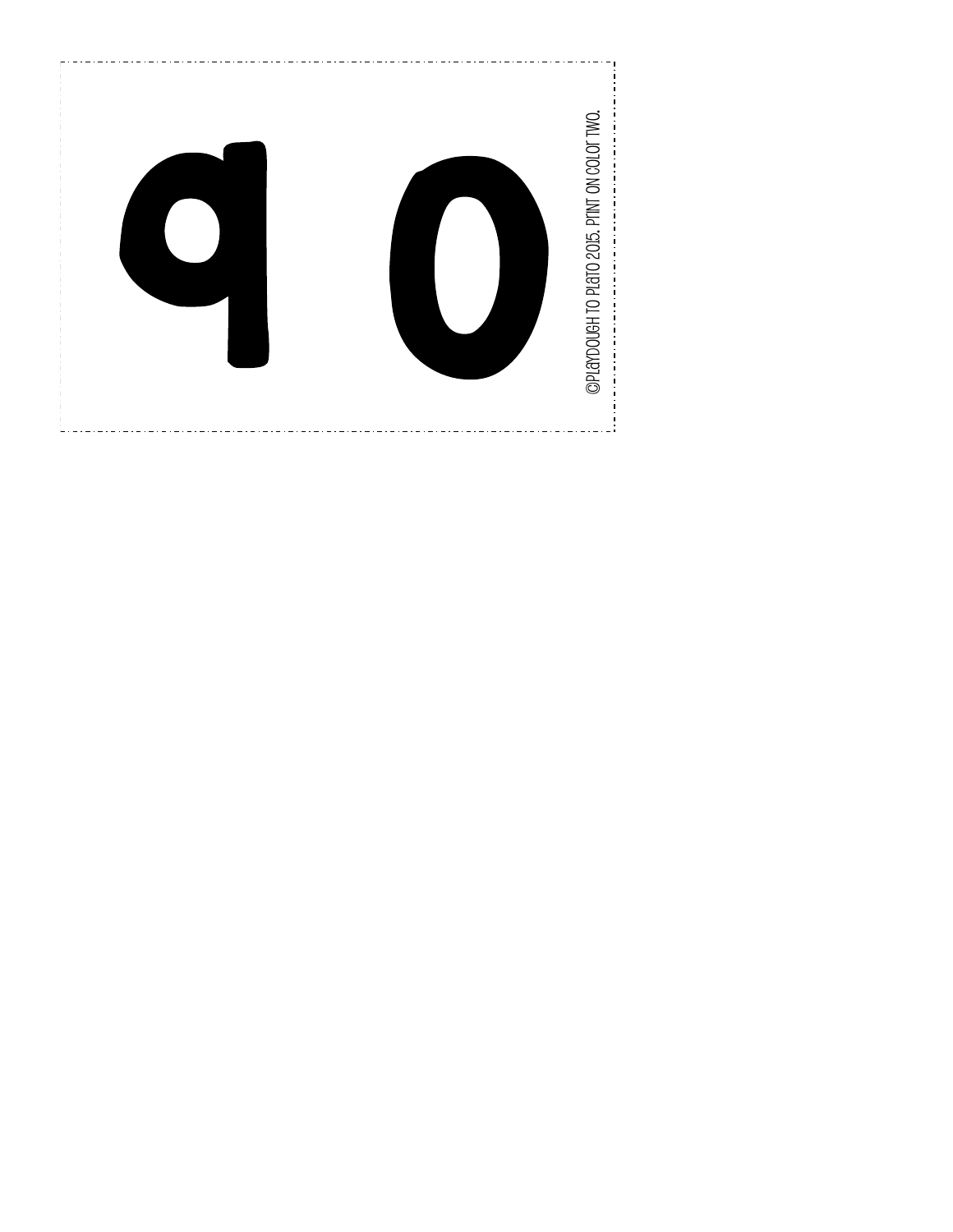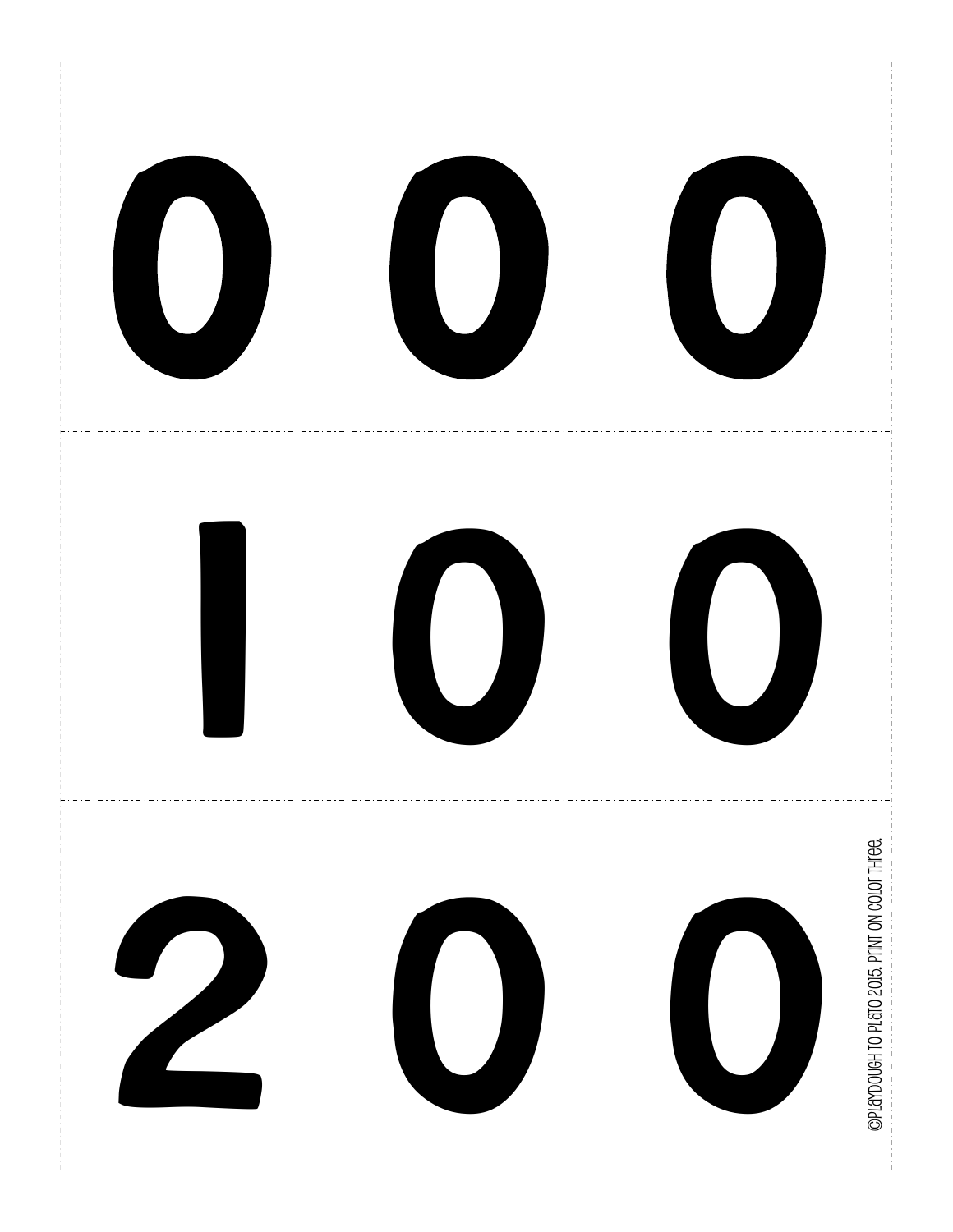![](_page_9_Picture_0.jpeg)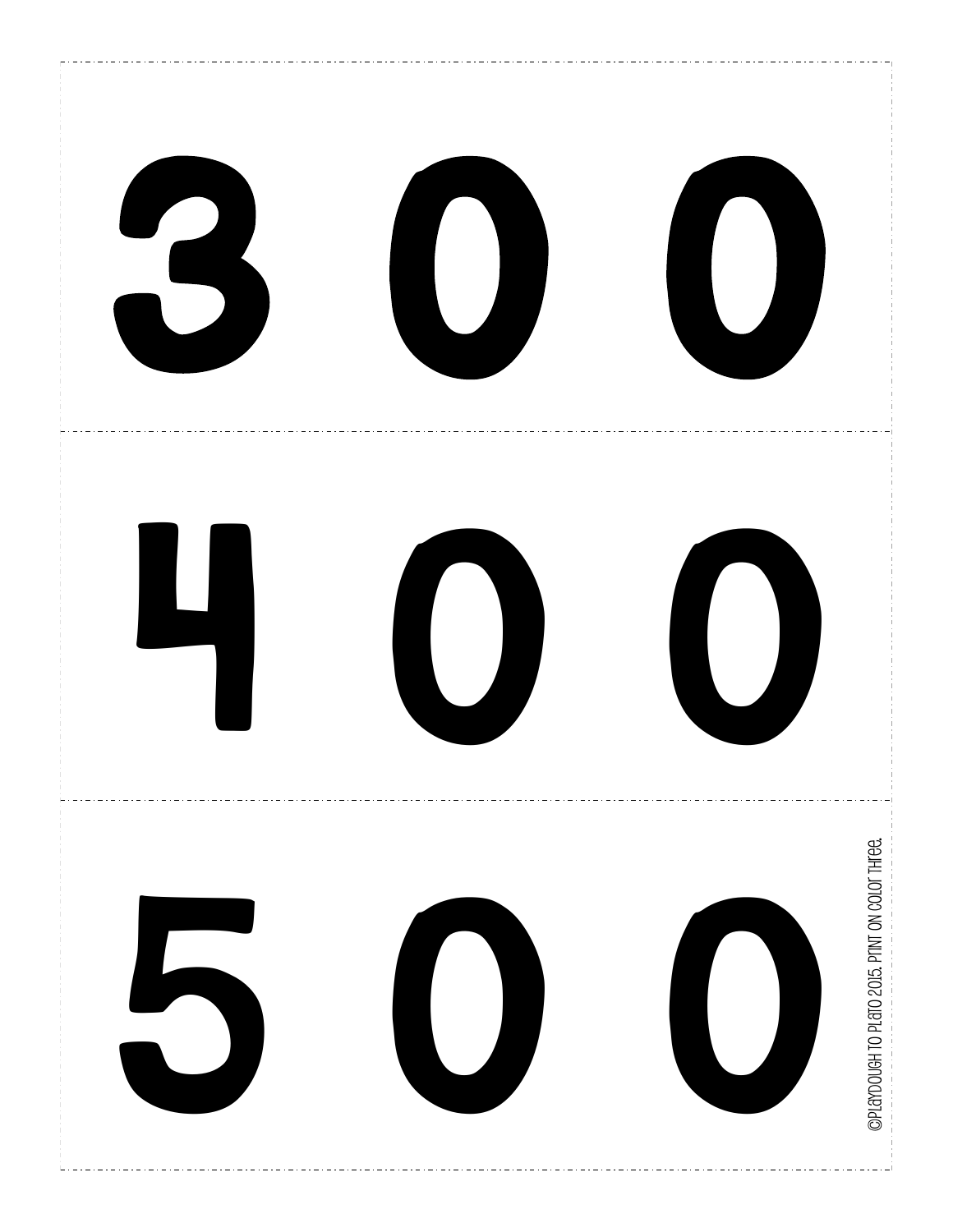![](_page_10_Picture_0.jpeg)